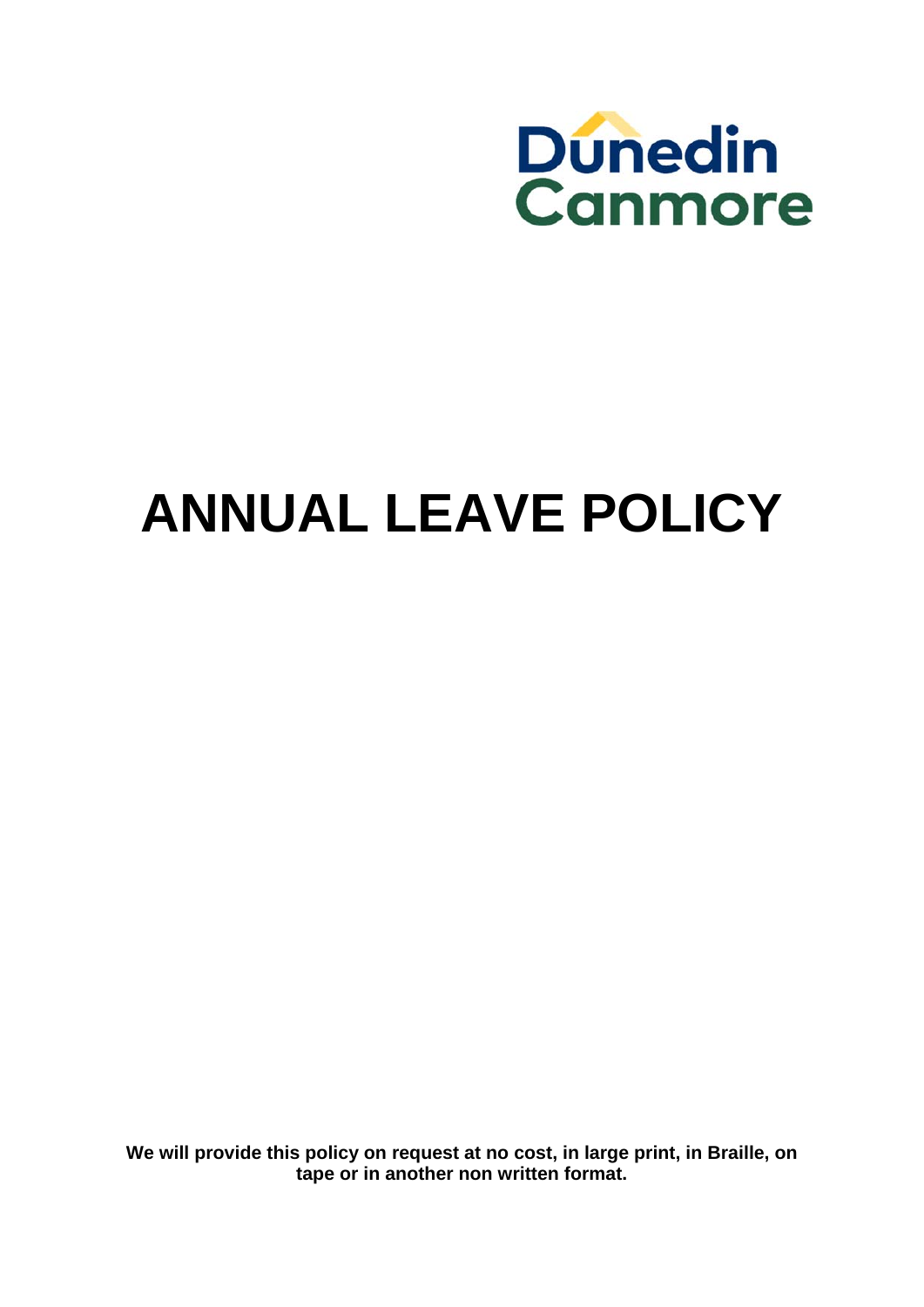# **Annual Leave**

#### **New Mart Road and the Hostel**

Employees must request annual leave through CIPHR to their Line Manager. Any employees who do not have access to CIPHR should request annual leave by email.

## **General Guidelines**

- a) Line Managers must ensure their department is adequately staffed at all times during the year. Employees will need approval from their Manager before booking or taking annual leave.
- b) Approval for annual leave will be either via authorising through CIPHR or by email with the appropriate leave records being updated by the line manager.
- c) A minimum of one week's notice should be given for all holiday requests.
- d) Employees will not be able to bring forward annual leave from the next leave year. If employees do not have any annual leave left they will need to request flexi time or as unpaid leave or buy holidays through Group.
- e) Employees may carry forward a maximum of five days leave to the next year as authorised by their Line Manager. Employees on part-time/annualised hours, holiday carry forward is calculated on a pro-rata basis. Line Managers will specify the deadline when any carry forward holiday is to be taken dependent on business needs, this date will normally be 1 April each year. Employees who have been/are on long term sick leave or Maternity/Adoption/Paternity leave will be able to carry forward any remaining holiday entitlement up to the statutory minimum of 28 days to the next year.
- f) Line Managers have the right to set a timescale for when additional carry forward has to be taken by. Exceptional circumstances may be taken into account.
- g) The Group will not make any payments in lieu of holidays to employees.
- h) Employees who are leaving the Group will, where possible, be expected to use their full holiday allowance. In exceptional circumstances where this has not been possible, they will be paid in lieu of any holidays not taken.
- i) Every day's holiday is calculated on 365ths of the annual salary**.** Should an employee leave the organisation, they will be entitled to accrued holiday pay and will be paid for any holidays they have carried over from the previous year (up to a maximum of five days).
- j) Employees who partake in organised trips, such as golf day's etc., must take annual leave or flexi leave for these days.

# **Trade In Holidays**

- a) Employees have the opportunity each year to trade in one week's holiday from the forthcoming annual leave period (calculated as annual salary/52) in return for payment, which will be included in their April salary.
- b) This benefit is only available to take up every second year, therefore if an employee traded in this year they will not be eligible to do so next year.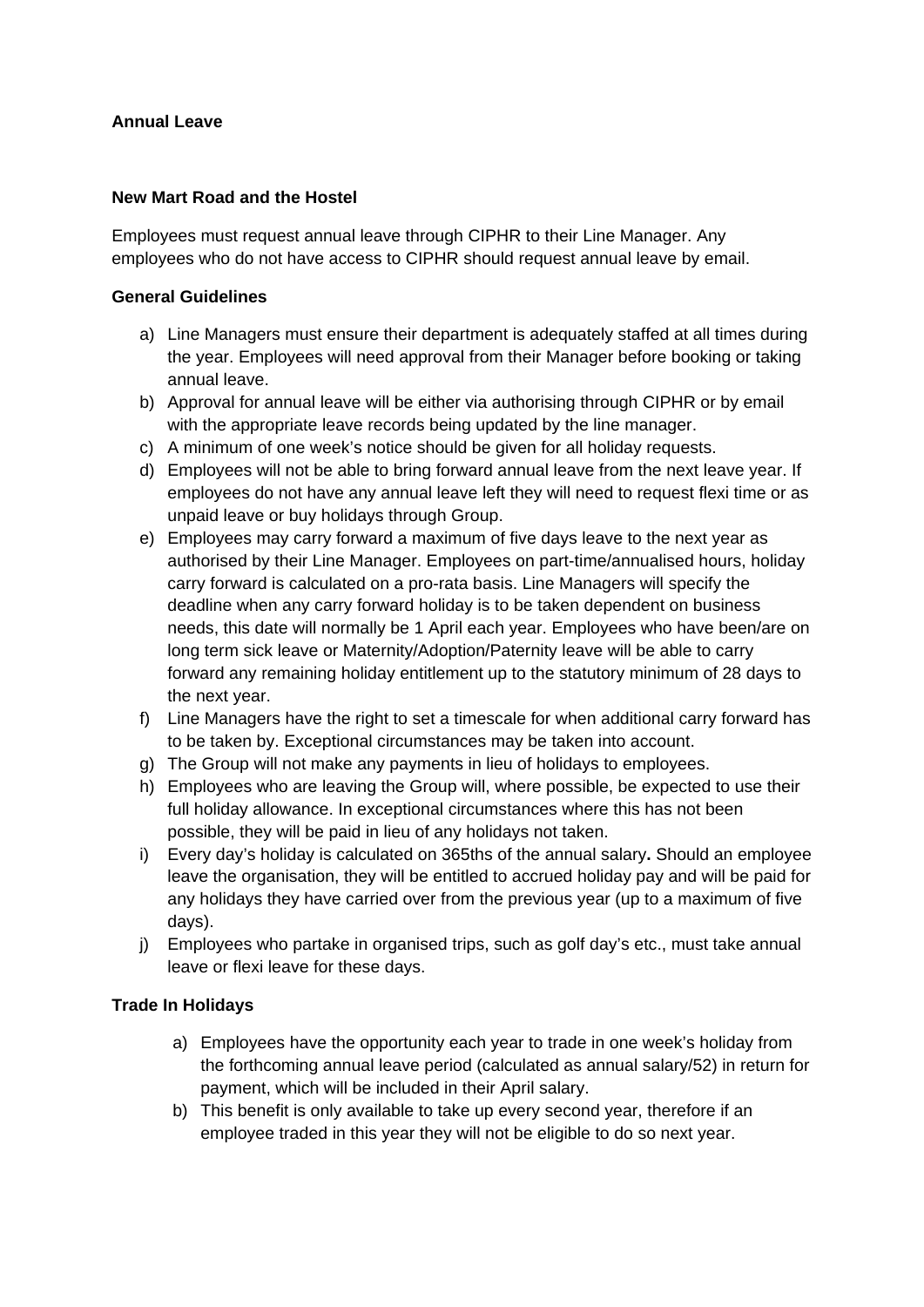- c) Employees will be asked if they would like to participate in this benefit in October of each year, so that the budget for the next financial year can be organised accordingly.
- d) If they do participate, their holiday record for the forthcoming year will be amended accordingly. (Please note, only the equivalent of one week's holiday can be traded, so for full time employees this will be 5 days and part time employees will be based on the number of days they work each week.)

# **Customary Holidays**

In addition to holiday entitlement, employees are entitled to 7 customary holidays (pro rata for part time), as specified below (except for Sheltered Scheme and Hostel employees, where their customary days are taken as agreed with their Line Manager):

| <b>Division</b>                                                                                                                             | <b>Customary Holiday</b> | No. of days holiday                                                                       |
|---------------------------------------------------------------------------------------------------------------------------------------------|--------------------------|-------------------------------------------------------------------------------------------|
| <b>Office Staff</b><br>(note: office closes between xmas<br>and new year therefore annual leave<br>must be used for the days in<br>between) | Easter                   | 2 days<br>(Good Friday, Easter Monday)                                                    |
|                                                                                                                                             | Christmas                | 2 days<br>(Xmas Day, Boxing Day)                                                          |
|                                                                                                                                             | New Year                 | 3 days<br>(Hogmany, $1^{st}$ and $2^{nd}$ Jan)                                            |
| <b>Workshop/Trade Staff</b>                                                                                                                 | Easter                   | 2 days<br>(Good Friday, Easter Monday)                                                    |
|                                                                                                                                             | Christmas                | 2.5 days<br>(1/2 day Xmas Eve, Xmas Day, Boxing<br>Day)                                   |
|                                                                                                                                             | New Year                 | 2.5 days<br>$(1/2)$ day Hogmany, 1 <sup>st</sup> and 2 <sup>nd</sup> Jan)                 |
| <b>Sheltered and Concierge</b>                                                                                                              | Easter                   | 2 days<br>(Good Friday, Easter Monday)                                                    |
|                                                                                                                                             | Christmas                | 2 days<br>(Xmas Day, Boxing Day)                                                          |
|                                                                                                                                             | New Year                 | 3 days<br>(Hogmany, $1^{st}$ and $2^{nd}$ Jan)                                            |
| <b>Hostel</b>                                                                                                                               | N/A                      | Customary holidays are added to annual<br>leave balance and taken throughout the<br>year. |

The organisation reserves the right to stipulate when these holidays should be taken and employees will be notified at the start of the holiday year of these dates. For employees who observe certain other religious holidays, they must request time off well in advance and shall require to use annual holiday entitlement to cover such time off. Line Managers will consider all requests on an individual basis, sensitively and from a practical point of view.